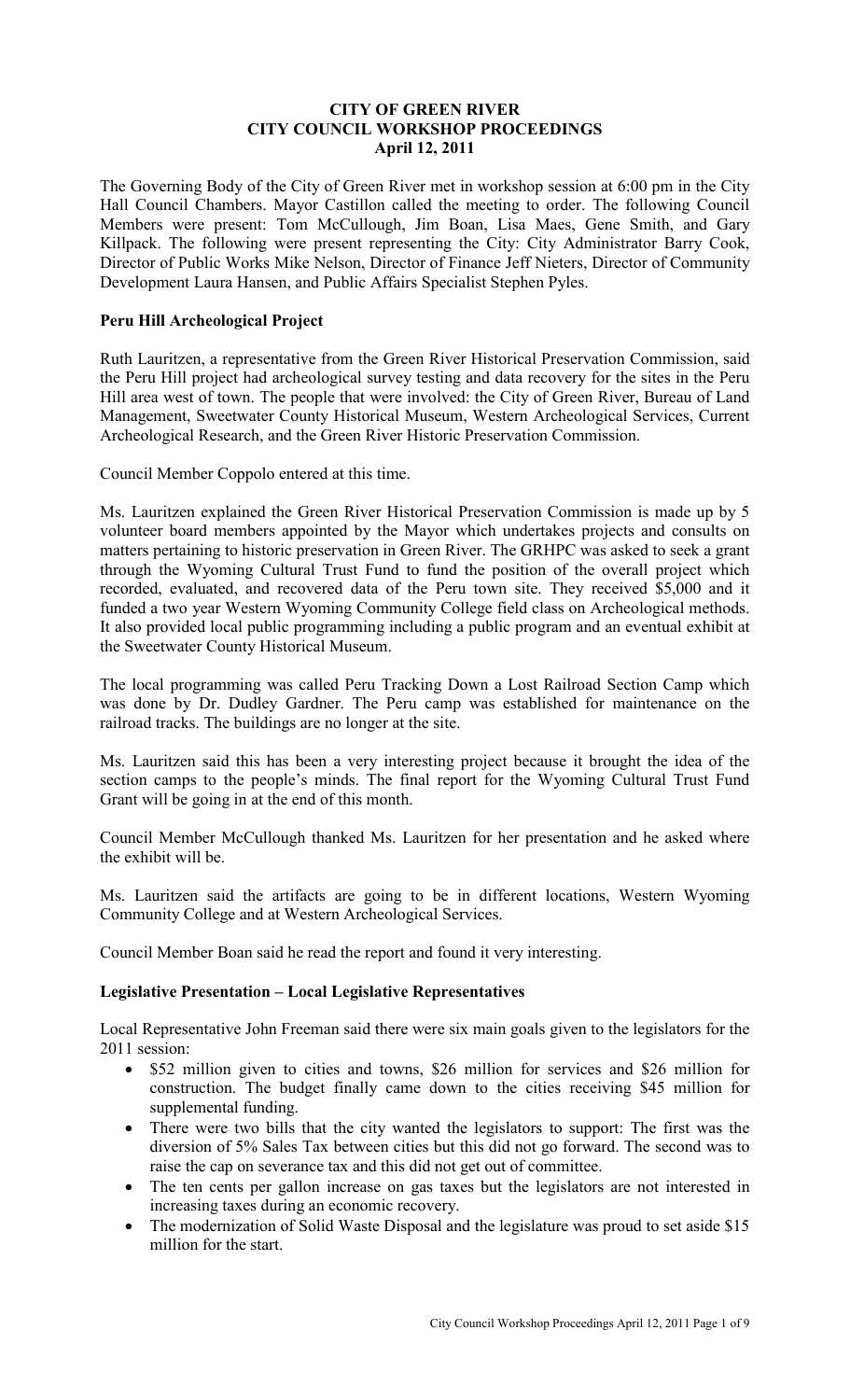- The city was against the mandates of excessive information by the Wyoming Press Association. This was an interesting discussion and the thought was there has to be a balance.
- A frontage road between the City of Rock Springs and the City of Green River but this did not come onto the floor.

Other high interest topics that were discussed:

- House Bill 143 which is to extend tax exemptions for manufacturing equipment.
- The Sex Offender Registration Amendment which states a juvenile sex offender did not go on the sex offender registration list when they turned eighteen. There was a compromise, if you are a repeat offender as a juvenile you will be put on the offender list after eighteen but if you did a small indiscretion you could work yourself off of the list.
- House bill 129 was also discussed and it proposed if a police officer pulls you over and requests you to take a breathalyzer and you say no, he then could call a Judge and get an electronic search and seizure and you would have to comply.
- Regarding County Commissioner vacancy issues, there was a bill passed that will require fifteen days for public comments before a new vacancy is filled.
- John Hastert worked hard to get the strangulation of a house member charge changed to a felony.

Mr. Freeman will continue to support the city's need for a dependable funding source. He said Representative Stan Blake sends his apologies for not being able to attend, he had to work late.

Council Member McCullough asked where the money for the interstate come from.

Mr. Freeman said he is not sure. Many legislators think that the money that they get from the mineral extraction will pay for the interstates. They have looked at a toll road on I-80.

The Mayor asked how the SF 103 the Gillette Madison Water Project Funding was ear marked by the legislature when it seems other areas have to struggle with asking the SLIB Board for assistance.

Mr. Freeman said during the legislation it was thought that Gillette needed that money to get the project going and to maintain their area.

The Mayor said the Energy Impact and County Roads program provides grants for counties. His understanding is that Sweetwater County will not be able to qualify for this \$6 million, but this county is one of the largest counties in Wyoming.

Mr. Freeman said this bill was set up to do some proactive measurements on roads that were being tore up by the high truck traffic from the oil and gas industry. Sweetwater County can raise a lot more money when they raise the mill levies and these other areas do not have the infrastructure to help raise the funds.

The Mayor was disappointed in the whole outcome of the legislative session. This will make it hard on communities to make it through the low economy and plan budgets.

Council Maes said quite a bit of the sales tax percentages that come to the cities has gone down. She said 70% of the population lives in a municipality. She said the people of the community need to call their legislators and let them know how they feel.

Mr. Freeman said one of the most important things the city has is WAM. The Wyoming Association of Municipalities could be a great way to have an advocate for local money and control.

Local Representative Stan Blake said he was disappointed in the amount of money that was given to the cities and counties. He was a part of the bill for Sex Offender Registry. He said the concealed weapon bill passed.

Mr. Cook asked since the ten cent tax on gas failed, where does Mr. Blake think the transportation will go now.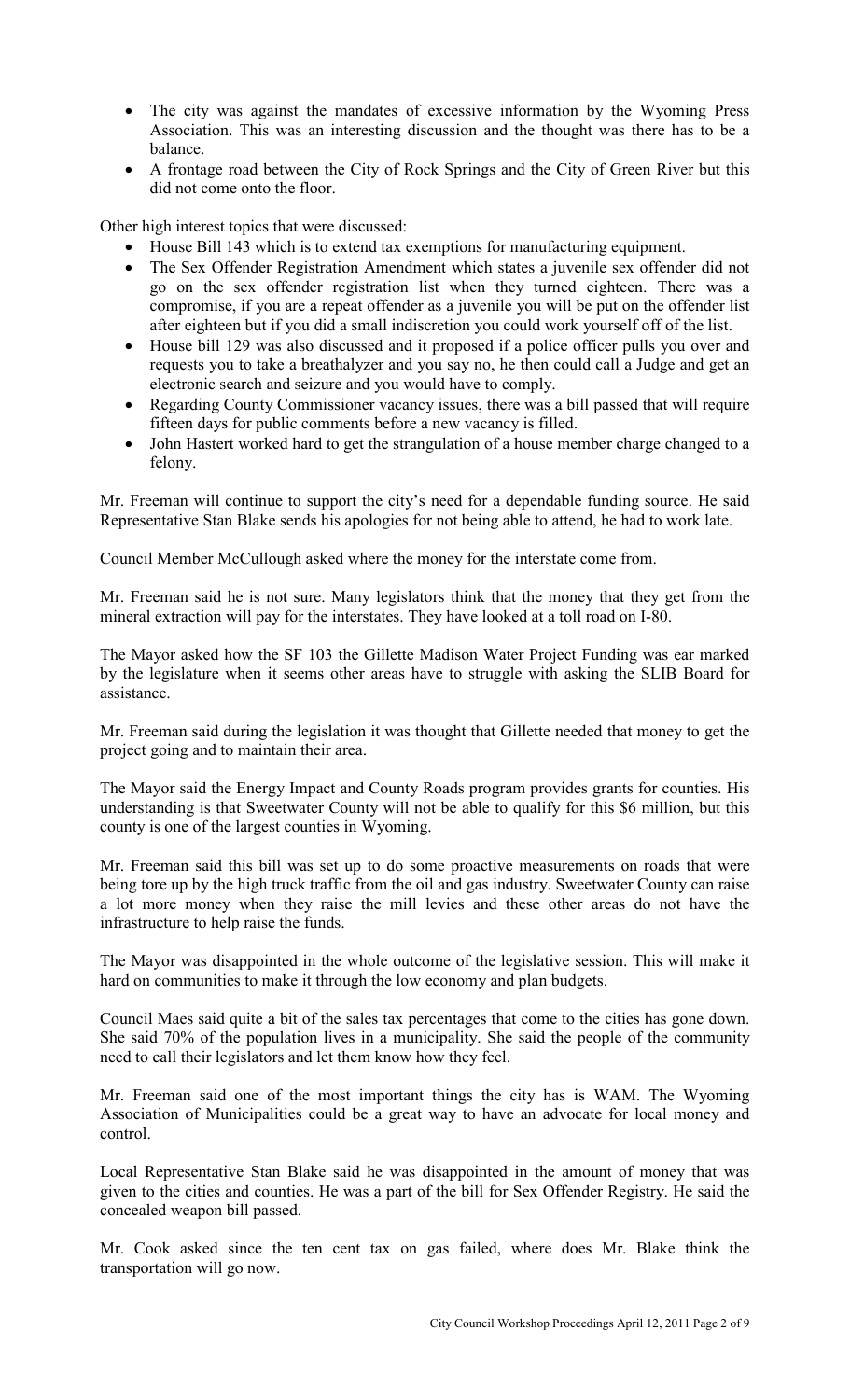Mr. Blake said he thinks the discussion on the I-80 toll road will come back up and they are trying to exclude Wyoming residents from having to pay. He is not sure where the money will come from for repairing interstates.

He said he was disappointed that the extension for unemployment benefits did not go through.

#### **Joint Powers Telecom Board Proposal**

Steve Shea, Chairman of the Joint Powers Telecom Board, said he will be stepping down from chair at the next meeting on Thursday, April 14, 2011, at 10:00 am in the Green River Council Chambers.

He said in 1998 fiber was coming into the area. Enron came through and negotiated with the cities to lay their lines on the Green River water pipelines. The cities paid for the fiber to go from Blairtown road all the way out to Point of Presence on Highway 430. The other company that had a part in this was Sweetwater Cable TV. They had the idea to run fiber on power polls in both cities. The cities fiber and Sweetwater Cable TV fiber is in the same cable in the same conduit. This was a large savings for all parties involved.

What Wyoming.com is proposing is to tie onto the Joint Powers Telecom Boards fiber backbone and come off of it at Crueljack's. The JPTB will simply be selling bandwidth and or fiber to Wyoming.com to open up services in the area. This would increase the amount of bandwidth that is offered to the cities.

Steve Shea said the JPTB does not sell to private entities, they only provide service to governmental agencies.

Council Member Killpack asked Mr. Shea why he is stepping down from the JPTB.

Mr. Shea said the language in the board's agreement is not clear and he has been on the board for 10 years. He had two terms on the board as a council member and two terms at large.

Council Member Killpack said he understands the two services aren't separated. If that is the case after he served his two terms then all the decisions that have been made have been done by an illegal board.

Mr. Shea said that is not correct. The board has been advised by the attorneys from the JPTB and the City of Rock Springs, that it would take processing through the courts to determine that. The JPTB has not had that many projects.

Council Member Killpack asked if he knows for sure if he acted legally or not.

Mr. Shea said he has not been given the expression that anything illegal has been done.

Council Member Killpack asked if that is the case why is he stepping down.

Mr. Shea said he is stepping down because there is a potential lawsuit and that could prevent the proposal from happening.

Council Member McCullough said he gave a good history on the JPTB. He feels Mr. Shea is planning for this like it is already a done deal. The way the JPTB has gone about this is wrong.

Mr. Shea said there has been no agreement signed. It is an opportunity to open up the network.

Steve Mossbrook, owner of Contact Communications and Wyoming.com, said what is being proposed is for Contact Communications to rent fiber from the JPTB. Contact Communications is a certificated communications carrier in Wyoming. Contact Communications is known as a competitive local exchange carrier; they compete with Qwest in a number of markets. The service that Wyoming.com provides to users in Wyoming also connects through Contact Communications as a carrier. Wyoming.com buys backbone connections from Contact Communications. What would happen under this proposal is mandated under Wyoming Law for any public entity that owns telecommunication facilities. One law enables public entities to build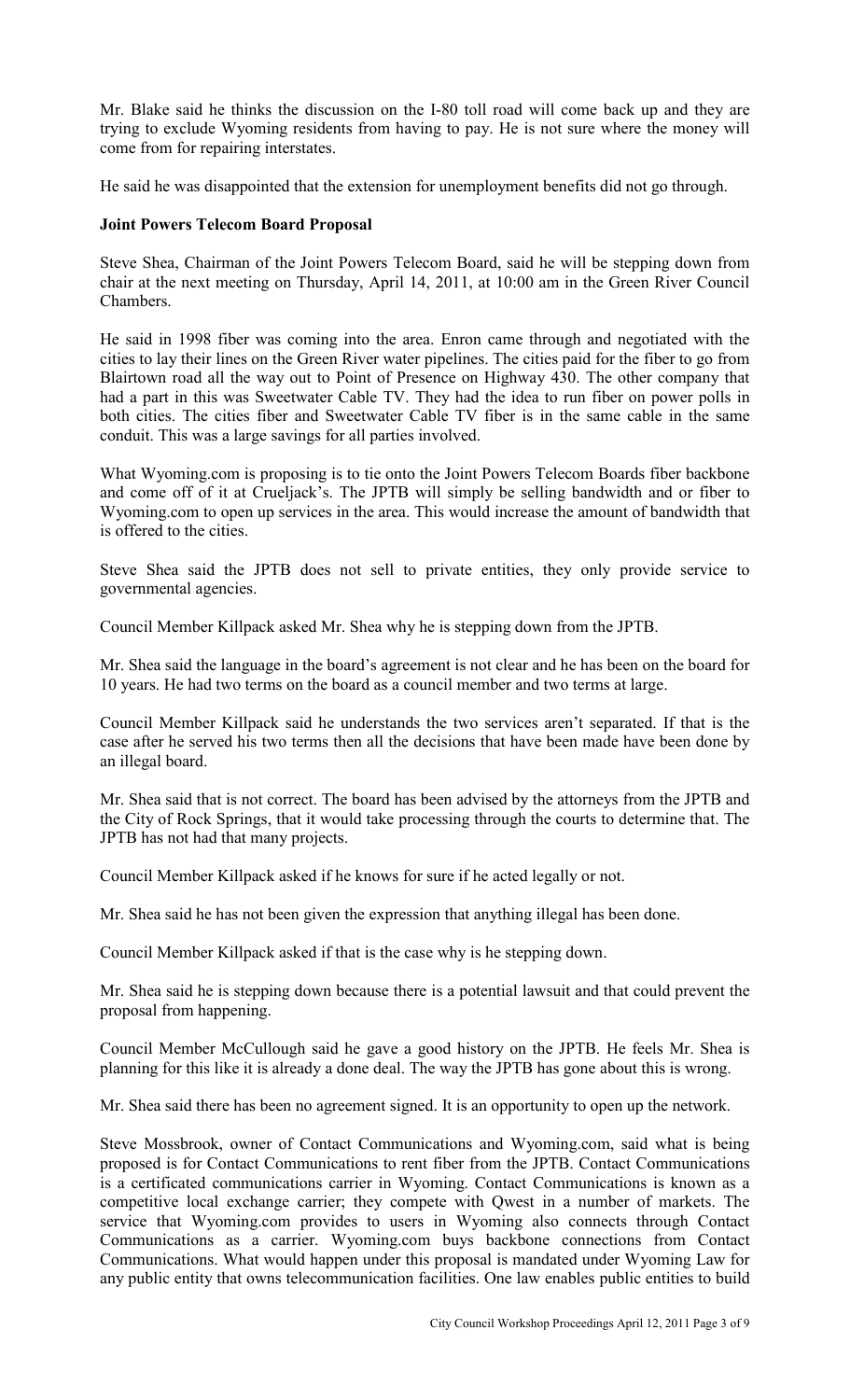communication facilities and the other enables carriers to use in a competitive neutral manner. The entities who own infrastructure are precluded from selling the infrastructure to compete with the carrier and to sell to retail users. Wyoming.com is the name you see that sells internet service. Wyoming.com is not involved in this deal with JPTB.

All that is being proposed is the additional bandwidth on the fiber out at the POP. Take the bandwidth back off the fiber at Crueljack's; where they would situate a much larger router because there is going to be a lot more bandwidth. Then the bandwidth would be sold to Wyoming.com at Crueljack's where they would route it to the tower at White Mountain south. The basis of this proposal was a grant to serve Atlantic City, Wyoming with internet. There is a cooperative grant that was given three years ago to provide internet service to 70 residents. The whole idea was to provide this service and possibly provide service to Farson, Big Piney, Jonah Fields, and Pinedale. They have actually designed this to service all these areas based on the need of bandwidth. Wyoming.com is already a partner with the JPTB. This proposal is almost identical to what the cities and Sweetwater Cable have been in. The big benefit to all is, by increasing the total bandwidth available, the cost will be cheaper.

Council Member McCullough asked when he proposed this to Joint Powers Telecom Board.

Mr. Mossbrook said he did not present any proposal to the board.

Council Member McCullough feels that Mr. Mossbrook went about this incorrectly and it should have been handled in a different manner.

Council Member Killpack asked who they presented the proposal too if they did not present it to the board and why weren't they going directly to the level three to purchase the bandwidth.

Mr. Mossbrook said level 3 is the giant carrier and Contact Communications buys as a carrier into level three. Contact Communications is asking to rent four strands of fiber to connect to Crueljack's where Wyoming.com would pick it up.

Council Member Killpack asked where the JPTB gets their signal from.

Mr. Mossbrook said from Contact Communications. He said there are two companies and they are totally separate. One is a certificated carrier and one is a retail service provider.

Council Member Smith asked where he could find the law that he spoke of.

Mr. Mossbrook said it is statute 37-15-413.

Council Member McCullough said he wanted to apologize to the council because of what he said about dissolving the Joint Powers Telecom Board. He did this because he thought the JPTB would vote in favor of this project without going to the council.

He said the JPTB was given a mandate by both cities to use bandwidth only for government systems. Mr. Shea should have come before both cities and ask if the JPTB could sell unused bandwidth to companies, but he did not. If council did give permission to sell bandwidth then it should be opened up to all companies. He said Wyoming.com has not come before the JPTB to say what they would like to do. All of this has been done through Mr. Shea the chairman on the JPTB.

The bylaws of the JPTB say that you can only serve two consecutive terms which would be six years, but Mr. Shea has served eleven years as chairperson. He thanked Mr. Shea for his service on the board.

Council Member McCullough also noted the JPTB is supposed to give council a copy of the minutes and yearly reports but this has not been done.

Council Member Boan asked how much will the JPTB charge for the bandwidth.

Mr. Shea said it will depend on what services they want.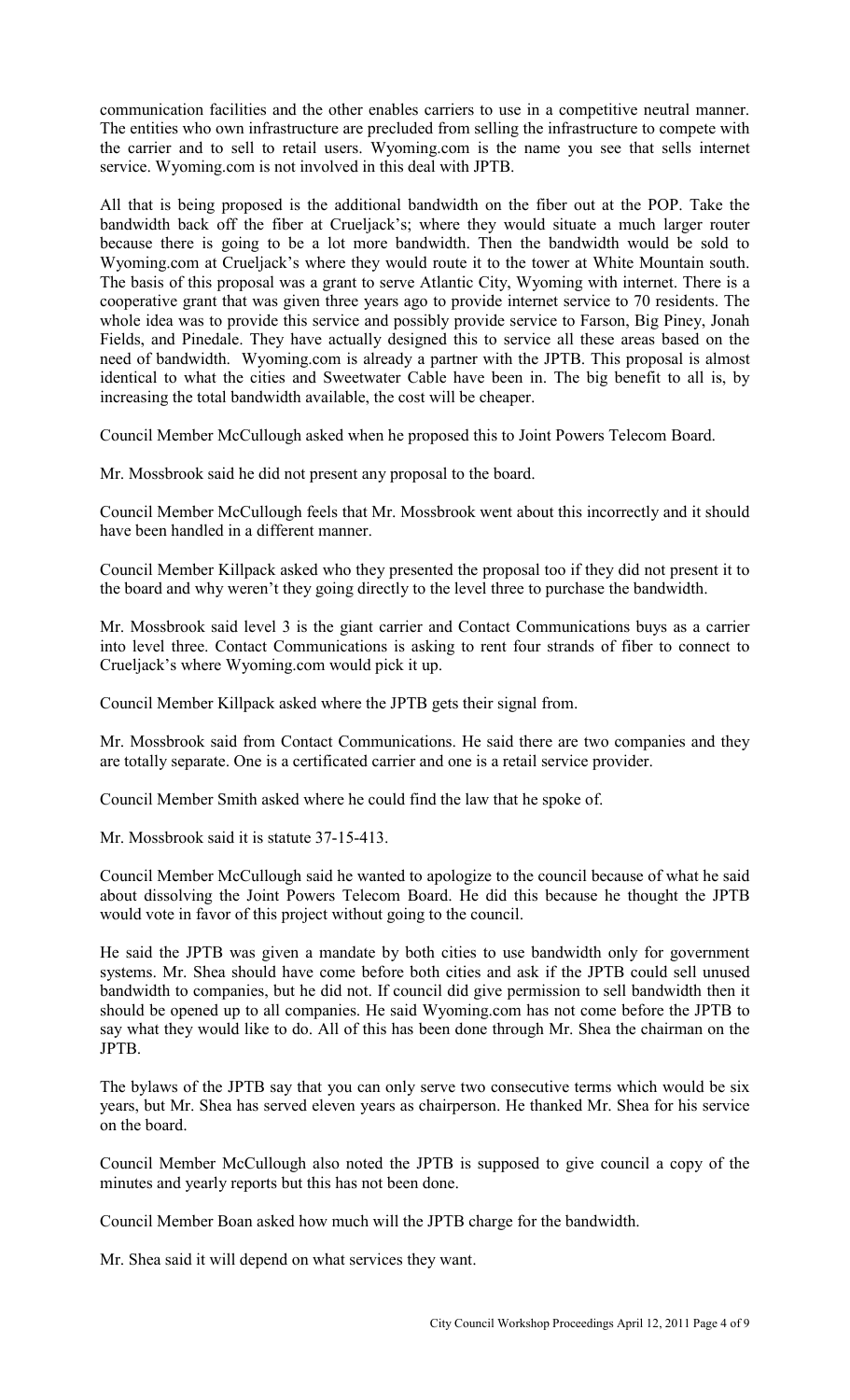Council Member Boan asked if Sweetwater Cable owns thirty-six strands of bandwidth; had they done anything to provide services to the other communities.

Marty Carrolo said no they do not plan to provide service to the other communities.

Council Member Boan asked the JPTB could draw up an agreement that says they could provide services only to the other communities and not to Green River or Rock Springs.

Mr. Shea said yes.

Council Member Boan asked if Farson, Big Piney, Atlantic City, and Pinedale have services right now.

Mr. Mossbrook said no, he does not believe they have anything.

Council Member Coppolo asked if this proposal is approved, will it give better service to the Rock Springs and Green River areas.

Mr. Mossbrook said yes a little bit down the road, it will also provide the ability to expand if needed.

Council Member Killpack said if they would be using the fiber that has been purchased by Sweetwater Cable.

Mr. Mossbrook said the conduit is owned by JPTB. There are thirty-three strands of fiber owned by JPTB. What is being proposed will run on the JPTB fiber only.

The Mayor said he is not a fan of joint boards. They take on a life of their own. He is opposed to government involvement in public utilities. It is supposed to be used to serve only government. He is opposed to the fact that this has happened without informing the cities. He feels the proposal is premature. It needs to include all other interested carriers. He said he sees it as a resource that should be offered to the public to provide better services. He said he will support what council decides to move forward with, but until he sees a formal proposal with details of what is needed he will not support it.

Mr. Mossbrook said under law the JPTB cannot sell to the public. They are just asking for a carrier to be able to rent the fiber.

The Mayor asked how many carriers are going to be involved.

Mr. Mossbrook said they are not sure. In the negotiations they are going to put up equipment to enable greater service.

The Mayor said if this is going to be done for one carrier then it should be opened up for all carriers. He said the JPTB needs to go back and open it up to all carriers and then pursue moving forward.

Mr. Shea said they have been waiting for this kind of opportunity to come forward. He said the JPTB will do what he requests.

The Mayor said the JPTB needs to come to the municipalities and clarify exactly what they need and how they plan to do this.

Mr. Shea said they have come to the council with a proposal, nothing has been signed.

Council Member Smith said he agrees with the Mayor. He hears that the public wants better service and they do not want the government keeping these resources to themselves.

Barbara Ramsey local business owner said she has concerns as a business owner. She has a medical business and the State of Wyoming has new requirements that are being issued to medical facilities. They are requiring electronic medical claims and records. The state has benchmarks that require these facilities to be capable to run off the internet with the speed that is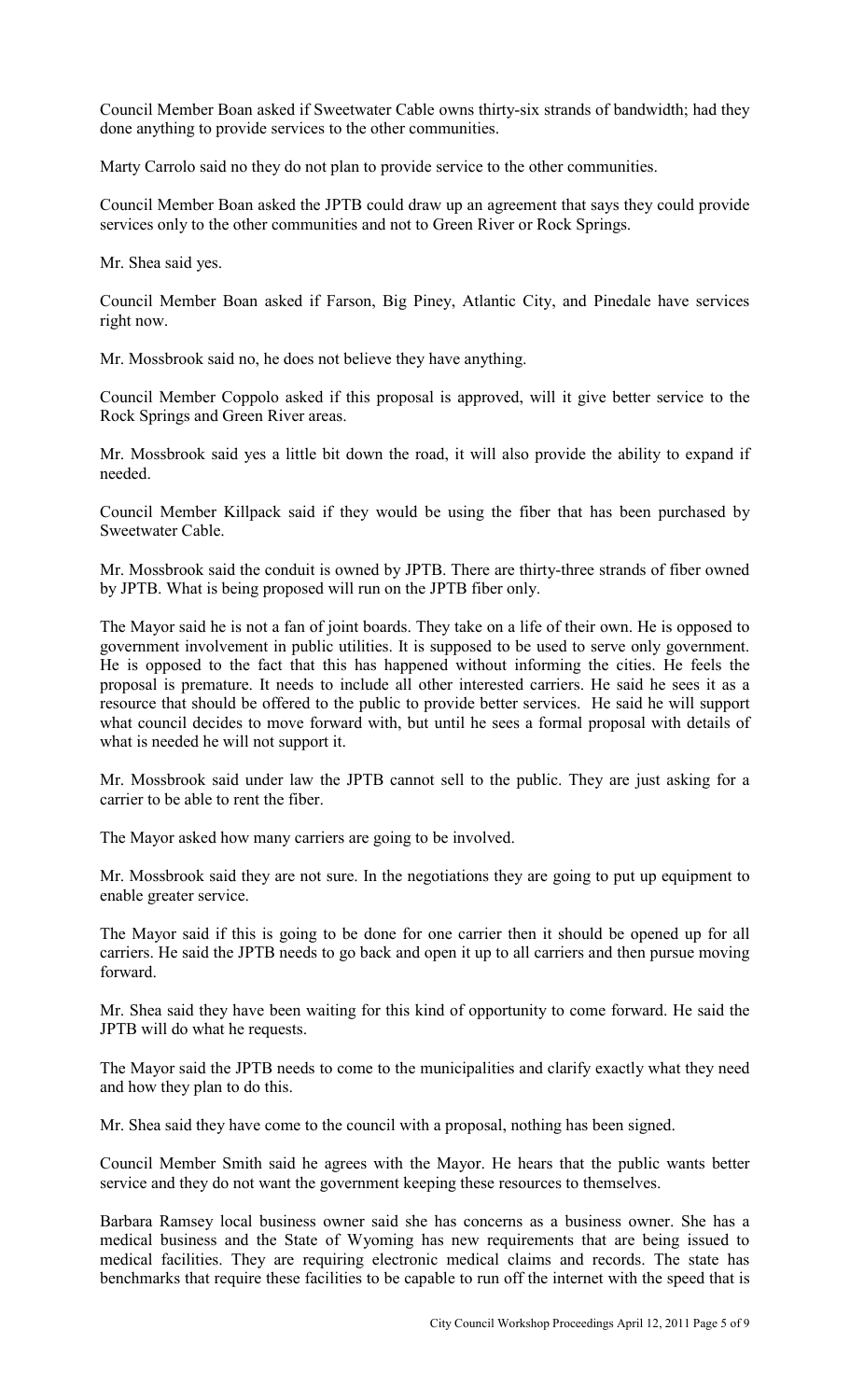needed. They call it telemedicine. In this area we do not have the capabilities for the speed that other areas have. Unless they can comply with the federal or state mandated requirements they will have to shut the doors to their business. They need to have better service to help them comply with the telemedicine requirements. It is more than a demand for better service it is a necessity for the businesses.

Council Member Killpack asked what kind of speed she needs.

Ms. Ramsey said she asked if three would be enough by the year 2015, there won't be. Right now they would like to have ten but they currently have two.

Marty Carrolo from Sweetwater Cable TV said like Wyoming.com they have seen an increase of capacity usage for internet of 40%. He saw it coming so Sweetwater Cable TV went forward with Qwest to increase their bandwidth. Next week they will go to 640 meg connect. Right now they offer speeds for businesses at 20 mega downstream by 10 upstream. They do not offer this to residential users because of the jump of internet usage after 3:00 pm. Right now businesses have upgraded to a standard business at 8 meg down by 1 1/2 meg up. They also have a standard plus at 12 meg down by 3 meg up. The bandwidth is there and the usage is in place; it is in the immediate future.

Al Carrolo from Sweetwater Cable TV said it is not their interest of being in the middle of this fight but they have to protect their business. There are some issues that he would like to talk about. The first is Mr. Shea said they were going to sue him. That has not happened; they called their attorney and questioned the rules that were set down by both cities for the JPTB about the serving of terms on the board. They are forcing the issue because the bylaws need to be followed. Mr. Shea needs to go because he has lost the sight of the values and the original intent of the JPTB.

Mr. Carrolo said Sweetwater Cable TV only purchased the cable that went from Blairtown to the other side of the city. They paid to have it extended from Blairtown to the Rock Springs City Hall. The cable was not blown in by him it was blown in by Enron and their contractors. They only paid for the fiber, and they were pleased to do so.

The JPTB has \$180,000 in their bank account; why are they not giving money back to the cities? They are planning to build a building to house a router and they will use this money to do so. He is wondering what kind of board is the JPTB, what is their purpose. He said perhaps the actions taken while Mr. Shea chaired are illegal since his term was over the six years.

Mr. Carrolo said they are trying to survive in a very competitive market and they have spent over two million dollars trying to do so. He will not back down from Mr. Shea's removal from the board and he will not back down from requesting information. The cities would not have the circular interconnect if it was not for them. It costs the cities nothing to have this. He does not know what he has done to the cities to make them do this.

# **WYODOT Urban System Program Local Match**

The program was authorized by the Transportation Commission of Wyoming. The eligibility requirements are: population is greater than 5,000, approval by the Transportation Commission of Wyoming as an urban area, cooperative agreement to establish procedures, and an urban systems advisory committee has to be appointed.

The Urban Systems Advisory Committee is required for each designated urban area. They are responsible for recommending potential projects to local government officials. The committee should be comprised of city and county officials or designees, local citizens, WYDOT's district or resident engineer, and a representative from WYDOT's Planning Program. All projects must be initiated through this committee and any major change in project scope must be coordinated through it. There are seven steps that have to be followed by the committee:

- Make a prioritized list of projects
- Send a letter to the State Planning Engineer by the Urban Systems Advisory Committee asking for the project to be included in the State Transportation Improvement Program
- Prepare a planning study report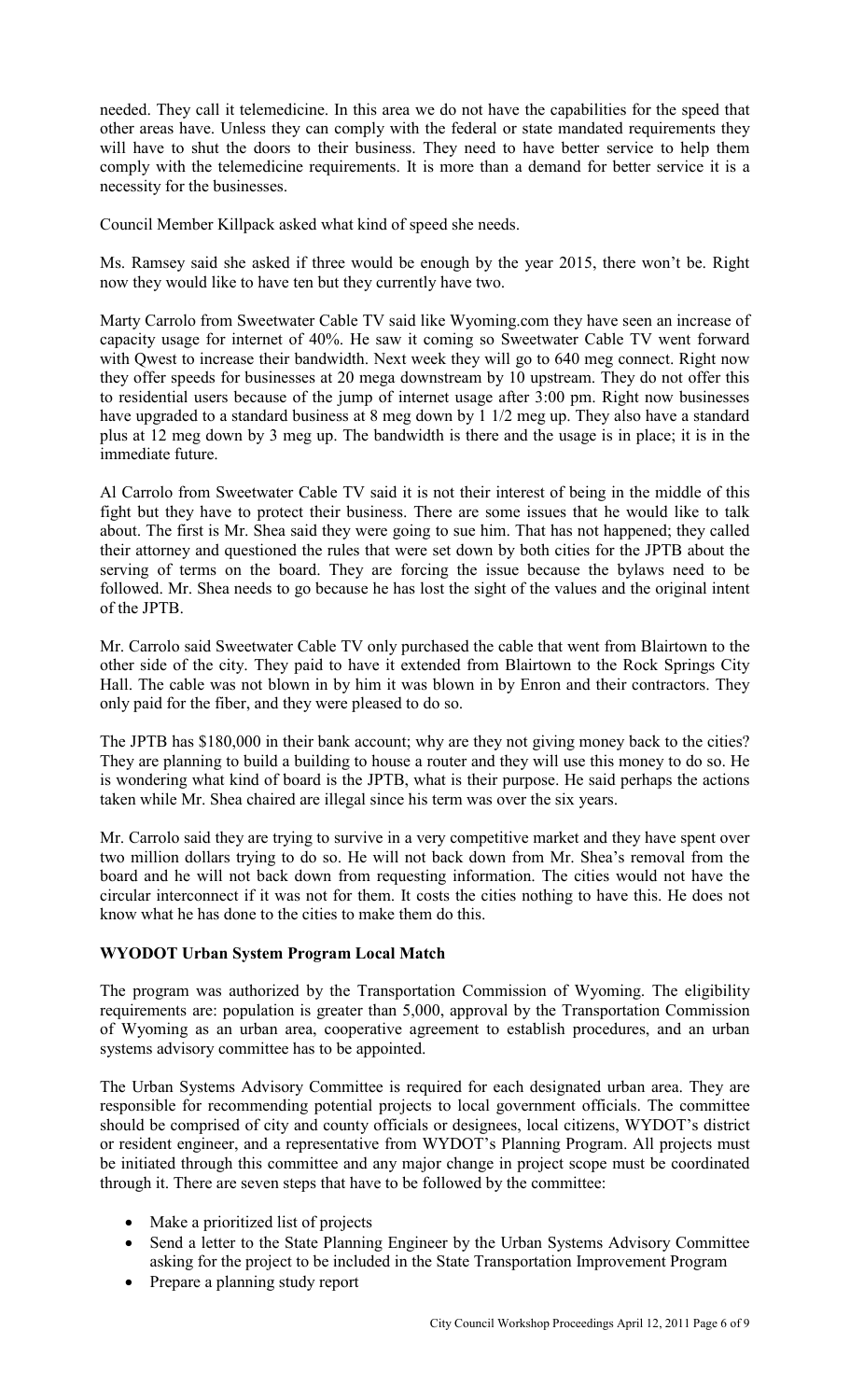- Prepare a cooperative agreement between the City and WYDOT
- Prepare a final project sequence list based on the results of the reconnaissance reports
- Local elected officials and WYDOT ratify and certify project sequence lists
- Negotiation of a final cooperative agreement for phase two engineering and constructing the selected project

The funding is distributed by formula and allocated to all urban areas in Wyoming participating in the program. WYDOT pays 90% and the city's match is 10%. The City of Green River currently has an allocation of \$256,335.00. The city's current balance is \$2,200,000.00.

Council Member Coppolo asked why we do not use our own engineer instead of using WYDOT's engineer.

Ms. Hansen said WYDOT bids it out and they send it to who they want and we do not have a part in it.

Council Member Smith said there is good amount in the account. He asked if the city could do the first, second, and third priority streets that need to be done.

Mr. Nelson said it is not in the budget for next year so he said it would be a year later.

The Mayor asked Mr. Cook if the streets he is recommending in the budget are included in the priority streets.

Mr. Cook said no.

# **Child Development Center Building Discussion**

The Mayor said the city received a letter from the Sweetwater County Board of Commissioners Chairman Wally Johnson expressing the interest in owning the new CDC building that will be built in Green River.

The Mayor asked the council if they would approve of him signing a letter in support of the County taking ownership of the building and sending it back to the County Commissioners.

The Mayor said the CDC building is going to be on land leased from the city, so they will continue to do so even if the County owns the new building.

Council Member McCullough said if the County does not take the building, the city should step forward and take ownership of it.

All council members supported the Mayor's request.

Micki Pence Program Coordinator at the Child Development Center said her concern is that this will be done in a timely manner. She is not sure of the County's priorities.

Ann Owen, Regional Coordinator of the CDC, said they worked hard to get the sixth-cent passed, and they knew after it passed they would have to start working on who was going to own the building. She thanked the city for considering owning the building. She said the collection for the tax started April 1, 2011 and the Sweetwater County Treasurer estimates by June 10, 2011 there should be \$1.6 million. He thinks all of the money should be all collected by December. She thanked everyone for their support.

# **Social Media Update**

Stephen Pyles Public Affairs Specialist, said social media is the use of web-based and mobile technologies that seek to turn communication into interactive dialogue. The city uses social media because it creates awareness, engages people, publicizes city activities, informs the public of the city's work, news, and updates. The city uses three networks: Facebook, YouTube, and Twitter. He encourages everyone to check out the city's website at www.cityofgreenriver.org.

# **City Administrator's Report**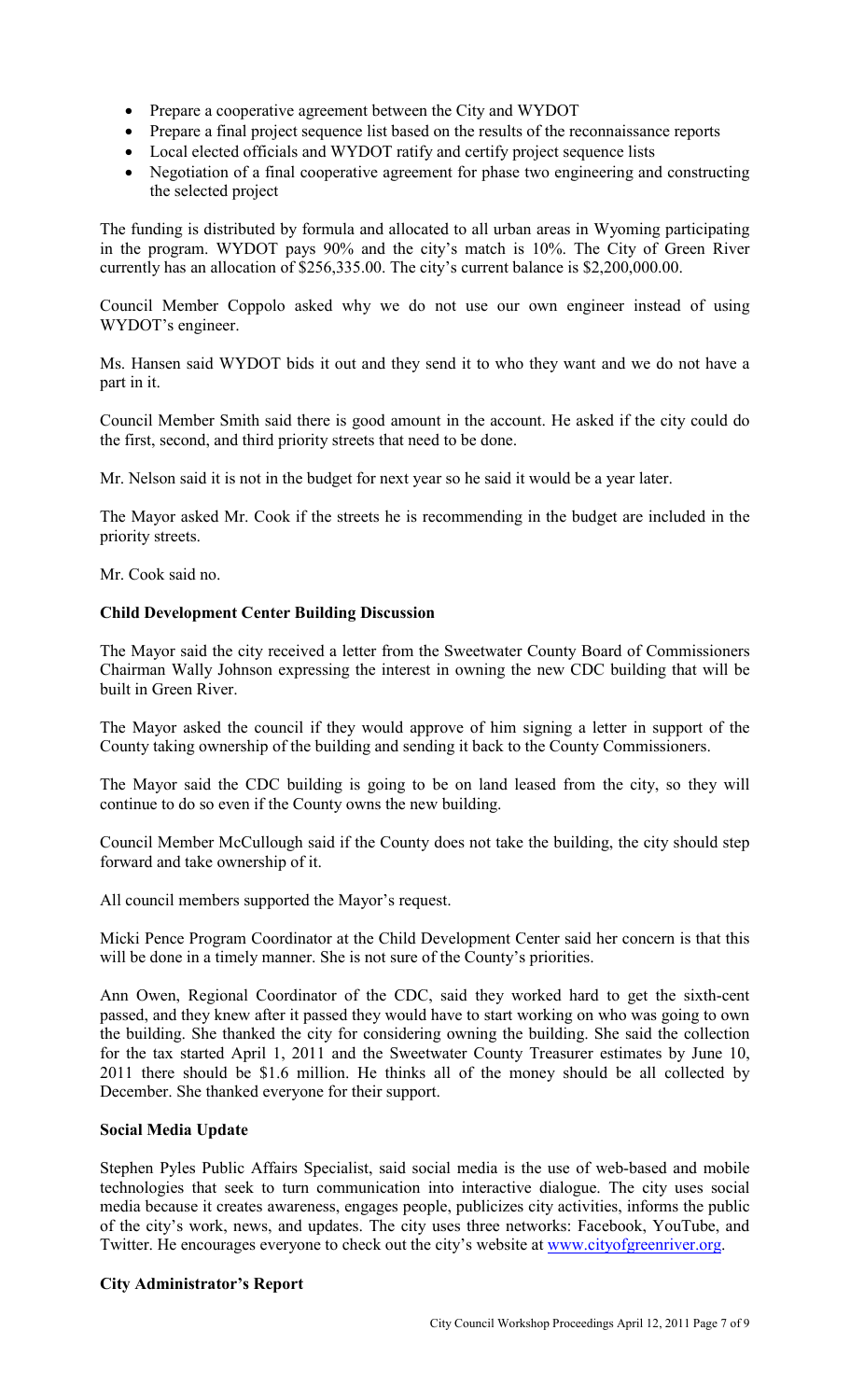Mr. Cook said next week, at the council meeting, staff will propose a change to the Parking of Motor vehicles and towing vehicle on streets and alleys. They would like to change the language to say twenty-four consecutive hours instead of seventy-two hours. The way it is worded now makes it very hard to enforce. He would like to move this forward for first reading on April 19, 2011.

Council Member Coppolo said they need to add the sentences to say "any motor vehicle to park" or "allow the same vehicle to park on any street".

Council Member Boan said he is not ready for a first reading before the council or the public had a chance to be informed or to discuss the changes.

Council Member Coppolo said the reading of the ordinances gives the public an opportunity to speak on any issues they have with the proposed changes.

Mr. Cook said it could take a month and a half to pass this change.

Council Member Killpack said he thinks twenty-four hours is too short.

Council Member Coppolo said he hates seeing the streets being used for storage. The problem with the ordinance now is a police officer cannot drive by and know how long the vehicle has been on the street.

Council Member Killpack said it will be the same if they change it to twenty-four hours.

Council Member Coppolo said they need to put the loading and unloading back into the ordinance.

Mr. Cook said basically it is unenforceable as it is written now.

Council Member Smith said they need to get it in motion and move forward.

Council Member McCullough said seventy-two hours instead of twenty-four hours should be plenty of time.

The Mayor and council approved to move it to first reading.

Mr. Cook said the recycling program agreement will expire this month and staff has been working diligently with Rock Springs to come up with another recycling agreement. He is asking for two council members to volunteer. Council Members Maes, Smith, and Coppolo volunteered.

Mr. Cook said interviews will take place tomorrow at 1:00 pm for the Construction Manager at Risk for the Tomahawk.

He would like to have a workshop for health insurance proposals on April 26, 2011, at 6:30 pm.

He said the Leads Luncheon last week was outstanding.

#### **Mayor and Council Reports**

Council Member Smith had nothing to report.

Council Member McCullough said he has no problem with changing the budget workshops to 6:30 pm.

Council Member Coppolo said he will be attending the Airport Board meeting, and he will not be at the council meeting next week.

Council Member Maes had nothing to report.